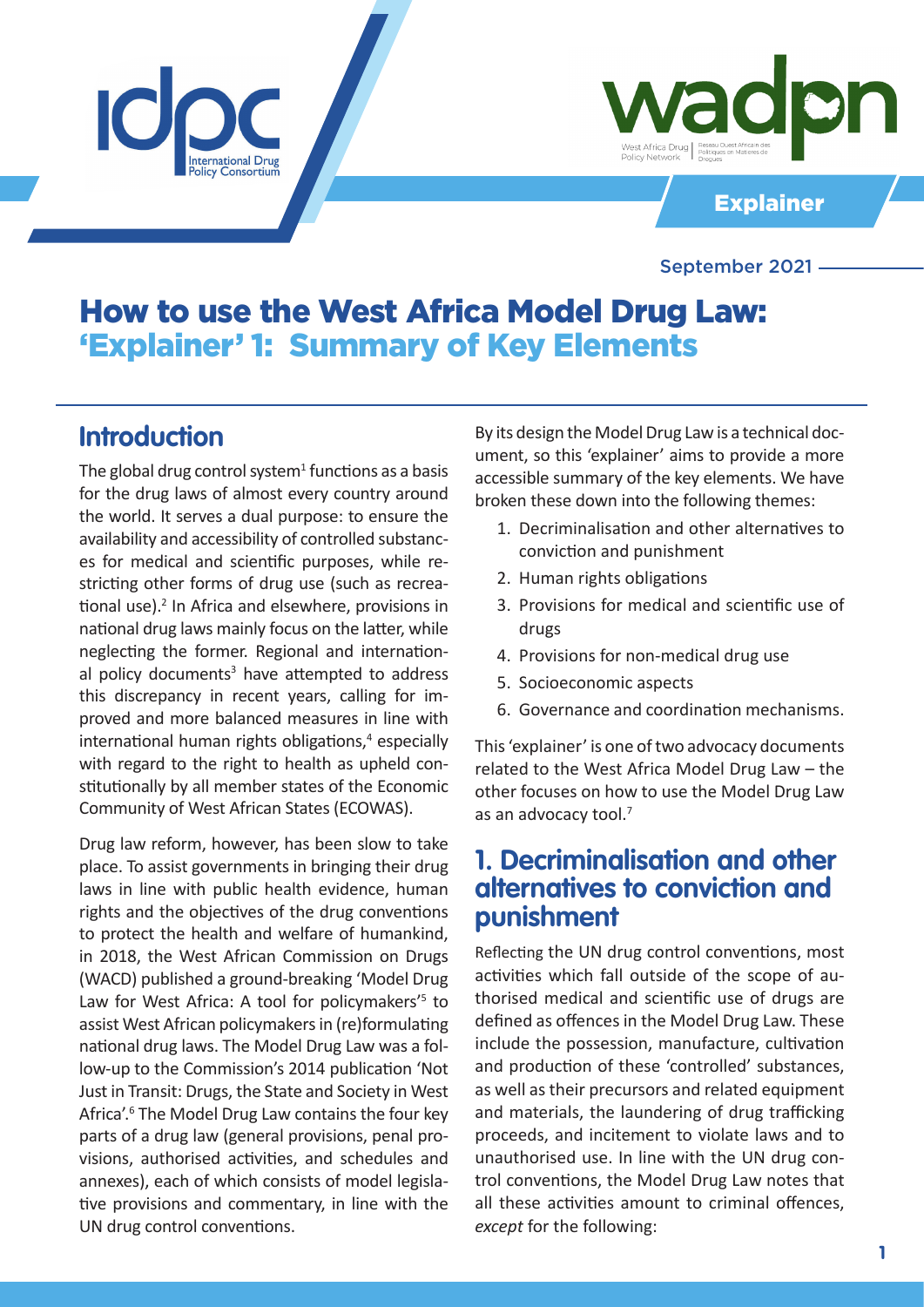- Possession, cultivation, purchase, transportation, and production for personal use
- Provision of harm reduction and drug treatment services, including the possession of drug use equipment
- Provision of factual information on a drug and its uses, or expression of an opinion on drug policy or reform.

All three UN drug conventions include specific provisions for "alternatives to conviction or punishment" in certain circumstances.<sup>8</sup> Over the past decade, numerous UN agencies<sup>9</sup> and regional bodies,<sup>10</sup> including the World Health Organization (WHO), UNAIDS and many others have found that criminalising drug use and possession for personal use is a serious impediment to the realisation of the right to health. Building on this, the Model Drug Law includes calls to decriminalise drug use and related activities (possession, cultivation and production for personal use, as well as possession of drug use equipment). This means that no sanctions are required for these acts.

In addition, the Model Drug Law recommends the provision of non-custodial measures $11$  for low-level offences. Alternative sanctions can take forms such as verbal sanctions (i.e., warnings), fines, community service, house arrest and others. An order for drug treatment can also be issued as an alternative to conviction or punishment – but only if the individual consents and has been assessed (again, with consent) by a health professional as being dependent on drugs. It is important to note that only about one in eight people who use drugs are dependent and may benefit from some form of treatment and other health and social support.<sup>12</sup>

The Model Drug Law also includes a provision for the creation of a national working group of experts advising the government on the effective use of such alternative sanctions ('Working Group on Alternative Sanctions').

## **2. Human rights obligations**

The Model Drug Law emphasises the importance of human rights and public health as guiding principles for a drug law, including the right to health (see section 3 and 4). Crucially, the Model Drug Law is based on the principle that all practices of search, seizure, arrests and detention that take place in

relation to drug laws must comply with national law and respect the dignity of the person and the right to privacy. Drug laws should protect society from arbitrary, discriminatory and/or abusive law enforcement practices – such as unjustified pre-trial detention, extortion and violence $13$  – and should provide mechanisms for complaints and responses. Below are several key provisions recommended in the Model Drug Law in this regard.

Regarding search, seizure and arrest:

- Searches can only occur if there is a reasonable ground of suspicion.
- Searches must be conducted in a manner consistent with the inherent dignity of the person and right to privacy. They must be conducted by a person of the same sex as the person being searched.
- Arrests and detention can only occur if there are reasonable grounds to do so and should be carried out in full compliance with the law.
- Officers have to wear identification, inform the arrestee about the arrest, and ensure that any use of force is proportionate.
- If a person whose drugs have been seized can provide a medical prescription for the concerned drugs, the person shall have their property returned to them.
- People under arrest have the right to be free from torture, to information, to access a lawyer, to medical assistance and humane and hygienic conditions, to freely access complaints and oversight mechanisms, and many more.<sup>14</sup>
- There should be regulations governing police training (including for the medical needs of people who use drugs), oversight, accountability, and record keeping.

Regarding trial and sentencing:

- Pre-trial detention should be used as a last resort, and policies and regulations for it should be regularly reviewed in line with the Luanda Guidelines.15 Detained people have the right to undergo trial within a reasonable time.
- The Model Drug Law states that the burden of proof is on the prosecution for all activities defined as offences in the drug law. This means that the presumption of innocence applies to all persons regardless of their charges.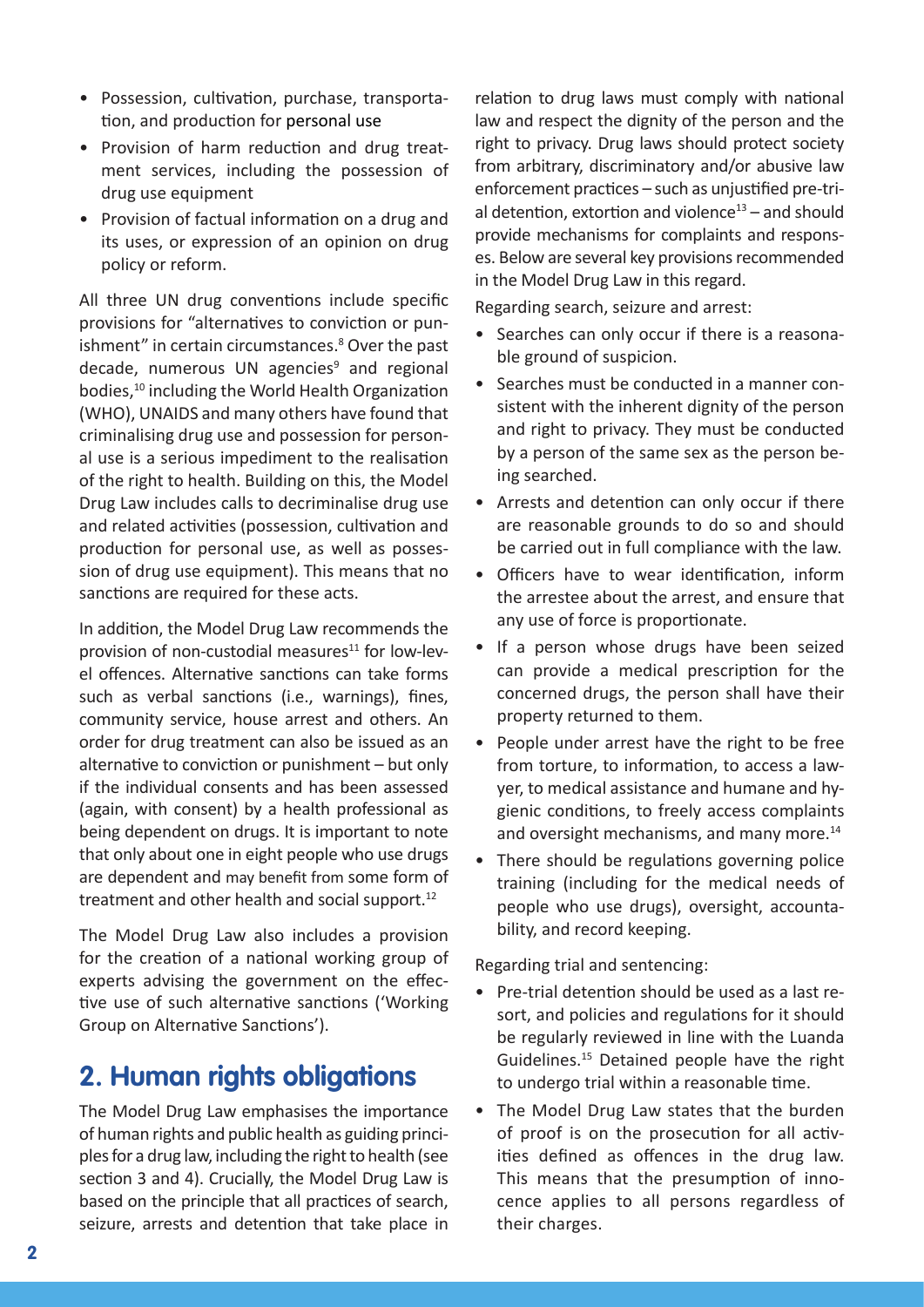- A national drug law should also outline the process by which prosecutions are made, including how a seized drug is identified and tested.
- No mandatory sentences, especially minimum sentences, may be imposed.16Sentencing must be carried out in a consistent and transparent manner.
- Sentencing must be proportionate, and comply with sentencing guidelines defined by the drug law,17 taking into account factors such as seriousness of offence and personal mitigating factors.18 Alternatives to conviction and/or punishment should be made available.

## **3. Provisions for medical and scientific use of drugs**

The Model Drug Law emphasises that each country's national drug laws should contain provisions clarifying their objectives – notably to facilitate the use of controlled drugs for medical and scientific purposes, while limiting uses outside this scope. The stated objectives of a national drug law should be in line with human rights and public health principles.

The commentary to the Model Drug Law identifies, as an outcome indicator for health, 'better management of pain relief and palliative care through improved access to essential medicines; and increased training for healthcare workers on the use of controlled medicines.'19

The UN drug control system has long been criticised for putting more emphasis on diversion, prevention, and punishment, rather than on ensuring access and availability.<sup>20</sup> The Model Drug Law itself does not include concrete provisions on the authorisation of the use of controlled substances for medical and scientific purposes – as the formulation of such provisions depends on the health care systems and resources of each country, and should be detailed outside of a country's drug law. However, the Model Drug Law does note how criminalisation and punitive approaches have undermined access to controlled medicines, including for drug treatment, such as opioid agonist therapy.

In this regard, several key provisions are worth highlighting:

- Ensure that the country's national list of essential medicines includes controlled drugs – such as methadone, buprenorphine and morphine.
- Sanctions for the diversion of medicines should not discourage healthcare workers from prescribing controlled medicines when necessary.
- Controlled drugs seized by police must be returned to the person if they present the relevant prescription to the relevant authority.
- A commission on improving access to controlled medicines should be created, which would be tasked with removing unnecessary sanctions and barriers to drug prescription, reviewing and updating essential medicine lists, increasing training and ensuring that prescriptions can be done at all appropriate levels of care, and developing harm reduction services, amongst many others.<sup>21</sup>

With regard to essential lists of medicines, the Model Drug Law refers to the WHO's guidelines to 'adopt and implement a national public health strategy and plan of action and ensure access to medicines'.<sup>22</sup> However, updating essential lists of medicines alone is not enough. The Model Drug Law shows that other obstacles may remain when it comes to access to essential medicines like morphine. These include administrative burdens, unequal geographic coverage (which corresponds to issues such as low availability of doctors in rural areas, for example), and policies restricting morphine dispensation to only hospitals.<sup>23</sup>

The Model Drug Law also notes the importance of the following:

- The national drug law should include provisions – depending on the country's financial resources and health care system – for the authorised supply of controlled drugs for medical and scientific purposes, including drug treatment.
- The national drug law should include provisions for authorised cultivation of cannabis and opium for medical purposes, in line with specific sections of the conventions, such as the requirement for governments to form a dedicated national agency, and to produce estimates of licit use and production.<sup>24</sup>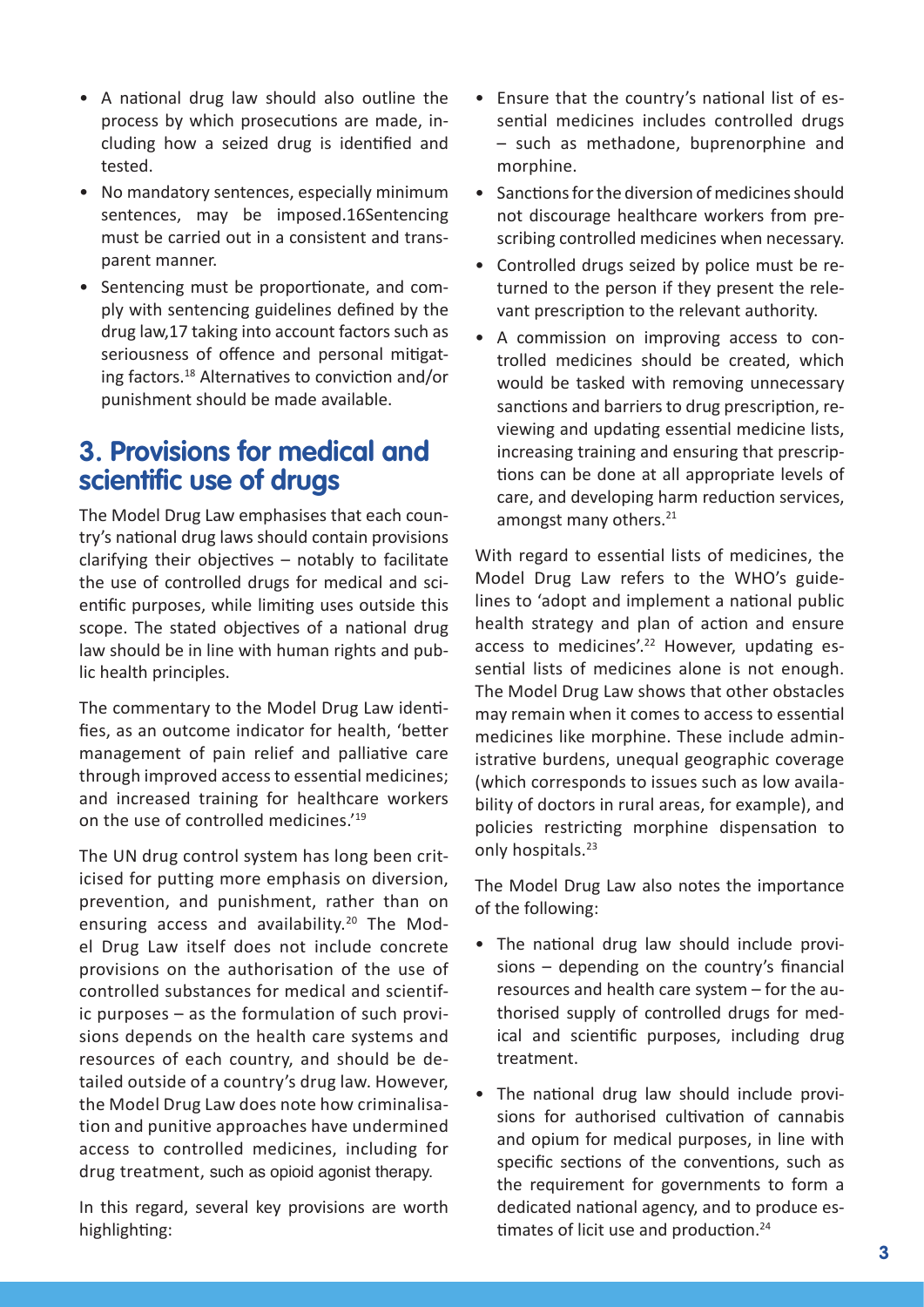## **4. Provisions for non-medical drug use**

People who inject drugs are at 35 times greater risk of acquiring HIV infection than people who do not inject drugs. The median HIV prevalence among countries that reported these data in Western and Central Africa was 3.9% among people who inject drugs. The prevalence of hepatitis C is also very high among people who inject drugs in the region.<sup>25</sup> This is a result of the ongoing criminalisation of people who use drugs and lack of access to harm reduction and drug dependence treatment services.

As noted above, the Model Drug Law states that activities (including the possession, cultivation, production, purchase and transportation of controlled drugs) for the purpose of personal use should not be criminalised  $-$  nor should they serve as a lawful ground for suspicion, searches or seizures by police officers.<sup>26</sup>

Crucially, the Model Drug Law recommends the inclusion of indicative thresholds that can be used to decide what is considered as 'personal use<sup>27</sup> – to be annexed alongside 'sentencing guidelines'. Both elements are crucial parts of an effective national drug law. They serve as tools to ensure that drug use and possession for personal use are decriminalised, and to ensure that in the case of supply offences, sentencing is carried out proportionally and includes alternative sanctions whenever possible.

The Model Drug Law recommends that an effective national drug law should also include the following key provisions:

- Definitions of 'personal use', notably: 'the sole use of the person in possession of the controlled drug', or 'the collective and voluntary consumption of the controlled drug by a group of adult persons, all known personally to the person in possession of the controlled drug, where the person in possession of the controlled drug does not stand to gain financially from the collective consumption'.<sup>28</sup>
- Possession of equipment and materials (such as needles, syringes and other paraphernalia) should never amount to a criminal offence, and should therefore never be grounds for

suspicion, searches, seizures or arrests. Criminalising these activities has been demonstrated to undermine harm reduction service provision and uptake, and to have a damaging impact on public health.<sup>29</sup>

- Drug treatment must not be coerced and should be evidence-based, and in line with minimum standards for drug dependence treatment<sup>30</sup> as well as the right to health.<sup>31</sup>
- In line with the right to health, the state must ensure access to harm reduction materials and drug treatment for people who need them.

# **5. Socioeconomic aspects**

The Model Drug Law acknowledges the importance of considering socioeconomic conditions in law enforcement decisions and actions. As mentioned above, alternatives to conviction and punishment should be considered, especially for low-level offences (such as those tied to a person's personal drug use). Socioeconomic aspects should also be taken into account throughout all prosecution and sentencing stages. For example, when a drug-related offence is motivated by economic necessity and survival (as opposed to large financial gain), or is committed under coercion and/or manipulation, this offence should lead to lower forms of sanctions.

The Model Drug Law also highlights the need to address and respond to the disproportionate impact of drug policing and law enforcement on poor and vulnerable populations, including smallscale farmers and others who have little to no access to alternative livelihoods. In this regard, the Model Drug Law recommends the formation of a working group on alternative, sustainable and acceptable livelihoods for cannabis farmers. Such a group should advise the government on key issues such as the licensing of cannabis cultivation for medical or industrial purposes, and may be extended to farmers of other crops used for illegal drug production. The Model Drug Law also highlights the possibility for countries to follow international guidelines to separate industrial cannabis ('hemp') from other cannabis varieties controlled by the conventions.<sup>32</sup>

It is important to note that the Model Drug Law does not include any provisions on drug crop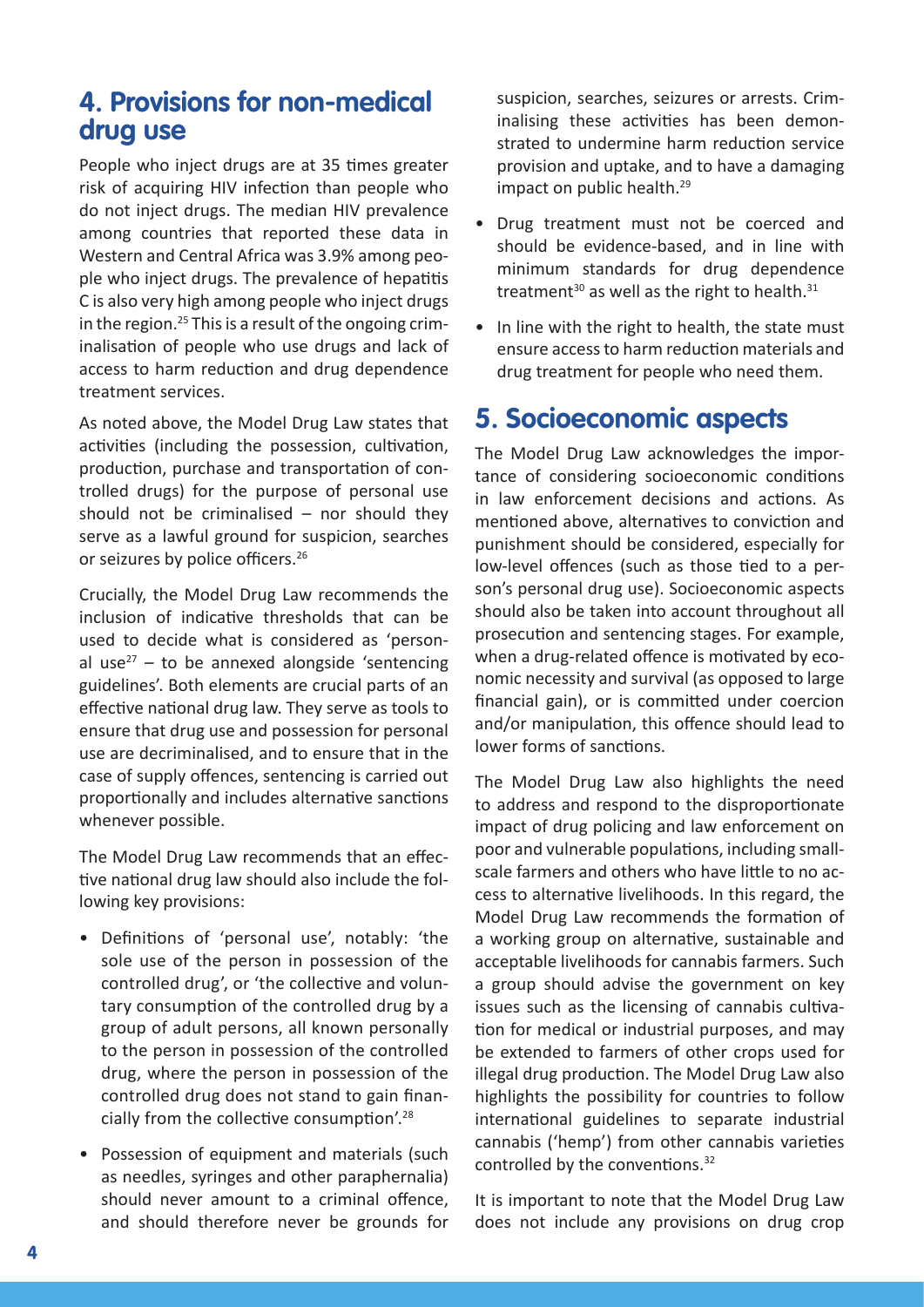eradication – because of the well-evidenced negative impacts of such measures on the environment, health, rights and livelihoods. Furthermore, the Model Drug Law notes that such measures ultimately have little impact on drug supply and availability.

## **6. Governance and coordination mechanisms**

As mentioned above, the Model Drug Law contains specific provisions for the formation of three key working groups and/or commissions, focused on:

- alternative sanctions
- improving access to controlled medicines
- alternative, sustainable and acceptable livelihoods for cannabis farmers.

Crucially, the Model Drug Law also includes a specific provision for an 'Inter-Ministerial Coordination Mechanism' to monitor drug control from a health and human rights perspective, in line with the 2016 UN General Assembly Special Session (UNGASS) on drugs, and various UN recommendations on inter-agency cooperation to improve access to controlled medicines.<sup>33</sup> This provision assigns these mechanisms with the follow tasks:

- To ensure drug control measures are designed from a health and human rights perspective
- To facilitate inter-ministerial meetings for the national drug strategy, and to stimulate a coordinated approach across sectors and institutions
- To include civil society
- To oversee the aforementioned working groups
- To collect data in support evidence-based policymaking
- To participate in international decision-making processes such as the UN Commission on Narcotic Drugs.

### **Endnotes**

- 1. Three UN conventions comprise today's global drug control system: the UN Single Convention on Narcotic Drugs (1961) as amended by the 1972 Protocol, the UN Convention on Psychotropic Substances (1971), and the UN Convention Against Illicit Traffic in Narcotic Drugs and Psychotropic Substances (1988)
- 2. In this document, the term 'non-medical use' refers to the use of controlled drugs other than for authorised medical and scientific purposes, as defined by the law. However, it is important to note the different sets and settings in which controlled drugs are used, as well as the underlying factors behind one's drug use. In some cases, controlled drugs are used to alleviate legitimate physical and/or psychological pain outside of formal healthcare systems, while in other cases drugs can be used primarily for recreational purposes. See for example: Dalgarno, P. & Shewan, P. (2009), 'Reducing the risks of drug use: The case for set and setting', *Addiction Research & Theory*, **13**(3), [https://www.tandfonline.com/doi/](https://www.tandfonline.com/doi/abs/10.1080/16066350500053562) [abs/10.1080/16066350500053562](https://www.tandfonline.com/doi/abs/10.1080/16066350500053562)
- 3. See for example: African Union (2014), *Common African Position (CAP) on the Post-2015 Development Agenda*, [https://www.unodc.](https://www.unodc.org/documents/ungass2016/Contributions/IO/AU/Common_African_Position_for_UNGASS_-_English_-_final.pdf) [org/documents/ungass2016/Contributions/IO/AU/Common\\_Af](https://www.unodc.org/documents/ungass2016/Contributions/IO/AU/Common_African_Position_for_UNGASS_-_English_-_final.pdf)[rican\\_Position\\_for\\_UNGASS\\_-\\_English\\_-\\_final.pdf;](https://www.unodc.org/documents/ungass2016/Contributions/IO/AU/Common_African_Position_for_UNGASS_-_English_-_final.pdf) African Union (2019), *African Union Plan of Action on Drug Control and Crime Prevention 2019-2023*, [http://fileserver.idpc.net/library/AUPA\\_on\\_](http://fileserver.idpc.net/library/AUPA_on_drug_control_2019-2023_en.pdf) [drug\\_control\\_2019-2023\\_en.pdf](http://fileserver.idpc.net/library/AUPA_on_drug_control_2019-2023_en.pdf); UN General Assembly (2016), *Outcome document of the 2016 United Nations General Assembly Special Session on the world drug problem: Our joint commitment to effectively addressing and countering the world drug problem*, [https://www.unodc.org/documents/postungass2016/outcome/](https://www.unodc.org/documents/postungass2016/outcome/V1603301-E.pdf) [V1603301-E.pdf](https://www.unodc.org/documents/postungass2016/outcome/V1603301-E.pdf); United Nations Chief Executives Board for Coordination (2018), *United Nations system common position supporting the implementation of the international drug control policy through effective inter-agency collaboration*, CEB/2018/2, [https://unsceb.](https://unsceb.org/sites/default/files/2021-01/2018%20Nov%20-%20UN%20system%20common%20position%20on%20drug%20policy.pdf) [org/sites/default/files/2021-01/2018%20Nov%20-%20UN%20sys](https://unsceb.org/sites/default/files/2021-01/2018%20Nov%20-%20UN%20system%20common%20position%20on%20drug%20policy.pdf)[tem%20common%20position%20on%20drug%20policy.pdf](https://unsceb.org/sites/default/files/2021-01/2018%20Nov%20-%20UN%20system%20common%20position%20on%20drug%20policy.pdf)
- 4. International Centre on Human Rights and Drug Policy, UNAIDS, World Health Organization & United Nations Development Programme (2019), *International guidelines on human rights and drug policy*, [https://www.undp.org/content/undp/en/home/librarypage/](https://www.undp.org/content/undp/en/home/librarypage/hiv-aids/international-guidelines-on-human-rights-and-drug-policy.html) [hiv-aids/international-guidelines-on-human-rights-and-drug-policy.](https://www.undp.org/content/undp/en/home/librarypage/hiv-aids/international-guidelines-on-human-rights-and-drug-policy.html) [html](https://www.undp.org/content/undp/en/home/librarypage/hiv-aids/international-guidelines-on-human-rights-and-drug-policy.html)
- 5. West Africa Commission on Drugs (September 2018), *Model Drug Law for West Africa: A tool for policymakers*, [https://www.global](https://www.globalcommissionondrugs.org/wp-content/uploads/2018/08/WADC-MDL-EN-WEB.pdf)[commissionondrugs.org/wp-content/uploads/2018/08/WADC-MDL-](https://www.globalcommissionondrugs.org/wp-content/uploads/2018/08/WADC-MDL-EN-WEB.pdf)[EN-WEB.pdf](https://www.globalcommissionondrugs.org/wp-content/uploads/2018/08/WADC-MDL-EN-WEB.pdf)
- 6. West Africa Commission on Drugs (2014), *Not Just in Transit: Drugs, the State and Society in West Africa*, [https://www.globalcommis](https://www.globalcommissionondrugs.org/wp-content/uploads/2017/02/WACD_En_Report_WEB_051114.pdf)[sionondrugs.org/wp-content/uploads/2017/02/WACD\\_En\\_Report\\_](https://www.globalcommissionondrugs.org/wp-content/uploads/2017/02/WACD_En_Report_WEB_051114.pdf) [WEB\\_051114.pdf](https://www.globalcommissionondrugs.org/wp-content/uploads/2017/02/WACD_En_Report_WEB_051114.pdf)
- 7. International Drug Policy Consortium & West Africa Drug Policy Network (September 2021), *How to use the West Africa Model Drug Law: 'Explainer' 2: Guide for civil society advocacy*, [https://idpc.net/](https://idpc.net/publications/2021/09/how-to-use-the-west-africa-model-drug-law-explainer-2-guide-for-civil-society-advocacy) [publications/2021/09/how-to-use-the-west-africa-model-drug-law](https://idpc.net/publications/2021/09/how-to-use-the-west-africa-model-drug-law-explainer-2-guide-for-civil-society-advocacy)[explainer-2-guide-for-civil-society-advocacy](https://idpc.net/publications/2021/09/how-to-use-the-west-africa-model-drug-law-explainer-2-guide-for-civil-society-advocacy)
- 8. See: Article 36(1b) of the UN Single Convention on Narcotic Drugs (1961) as amended by the 1972 Protocol; Article 22(1b) of the UN Convention on Psychotropic Substances (1971); and Article 3(4b&c) of the UN Convention Against Illicit Traffic in Narcotic Drugs and Psychotropic Substances (1988)
- 9. United Nations Chief Executives Board for Coordination (2018), *United Nations system common position supporting the implementation of the international drug control policy through effective inter-agency collaboration*, CEB/2018/2, [https://unsceb.org/sites/default/](https://unsceb.org/sites/default/files/2021-01/2018%20Nov%20-%20UN%20system%20common%20position%20on%20drug%20policy.pdf) [files/2021-01/2018%20Nov%20-%20UN%20system%20common%20](https://unsceb.org/sites/default/files/2021-01/2018%20Nov%20-%20UN%20system%20common%20position%20on%20drug%20policy.pdf) [position%20on%20drug%20policy.pdf](https://unsceb.org/sites/default/files/2021-01/2018%20Nov%20-%20UN%20system%20common%20position%20on%20drug%20policy.pdf)
- 10. See, for instance: African Commission on Human & Peoples' Rights (2018), *HIV, the law and human rights in the African human rights system: Key challenges and opportunities for rights-based responses*, [https://www.unaids.org/en/resources/documents/2018/HIV\\_Law\\_](https://www.unaids.org/en/resources/documents/2018/HIV_Law_AfricanHumanRightsSystem) [AfricanHumanRightsSystem](https://www.unaids.org/en/resources/documents/2018/HIV_Law_AfricanHumanRightsSystem)
- 11. Alternative sanctions, including non-custodial measures, are effective in reducing issues such as prison overcrowding. The Model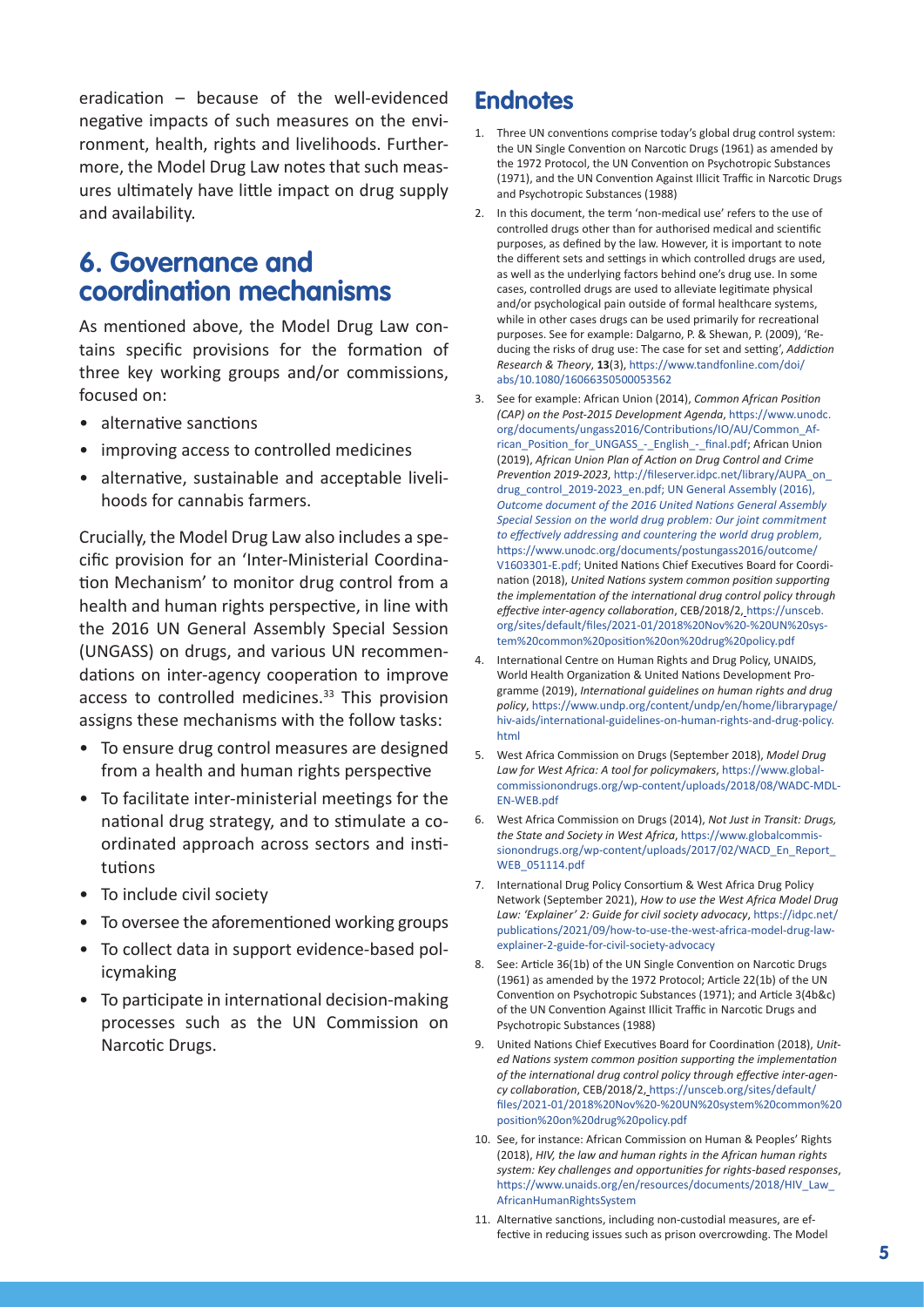Drug Law highlights a number of useful international guidelines and standards for this, including the UN Standard Minimum Rules for Non-custodial Measures (the Tokyo Rules), the UN Standard Minimum Rules for the Treatment of Women Prisoners Non-custodial Measures for Women Offenders (the Bangkok Rules), and the UN Standard Minimum Rules for the Administration of Juvenile Justice (the Beijing Rules). See page 39 of the Model Drug Law

- 12. United Nations Office on Drugs and Crime (2021), 'Booklet 2: Global Overview: Drug Demand and Supply', *World Drug Report 2021*, [https://www.unodc.org/res/wdr2021/field/WDR21\\_Booklet\\_2.pdf](https://www.unodc.org/res/wdr2021/field/WDR21_Booklet_2.pdf)
- 13. In its report 'Arbitrary detention relating to drug policies' published in May 2021, the Working Group on Arbitrary Detention emphasises that 'people who use drugs are particularly at risk of arbitrary detention, and has noted with concern "increasing instances of arbitrary detention as a consequence of drug control laws and policies"'. The report further details human rights violations relating to arbitrary detention which are committed in the context of drug policies, such as torture and ill-treatment, testing without consent, stop and frisk, lack of fair trial, and many more. The impacts of such practices, the report highlights, are disproportionately harsher for populations facing intersecting inequalities, including minorities, LGBTQIA+ people, and indigenous populations. See: Working Group on Arbitrary Detention (2021), *Study on arbitrary detention relating to drug policies*, [https://www.ohchr.org/EN/Issues/Detention/Pages/Deten](https://www.ohchr.org/EN/Issues/Detention/Pages/Detention-and-drug-policies.aspx)[tion-and-drug-policies.aspx](https://www.ohchr.org/EN/Issues/Detention/Pages/Detention-and-drug-policies.aspx)
- 14. See page 26 of the Model Drug Law and see: Office of the High Commissioner of Human Rights (n.d.), *Body of Principles for the Protection of All Persons under Any Form of Detention or Imprisonment*, [https://www.ohchr.org/en/professionalinterest/pages/detention](https://www.ohchr.org/en/professionalinterest/pages/detentionorimprisonment.aspx)[orimprisonment.aspx](https://www.ohchr.org/en/professionalinterest/pages/detentionorimprisonment.aspx)
- 15. African Commission on Human and Peoples' Rights (2014), *Luanda Guidelines on the Conditions of Arrest, Police Custody and Pretrial Detention in Africa*, [https://www.achpr.org/public/Document/file/](https://www.achpr.org/public/Document/file/French/guidelines_arrest_police_custody_detention_2.pdf) [French/guidelines\\_arrest\\_police\\_custody\\_detention\\_2.pdf](https://www.achpr.org/public/Document/file/French/guidelines_arrest_police_custody_detention_2.pdf)
- 16. "In many West African countries the harshness of the minimum sentences results in a big discrepancy between what the law says and what the law does and in the absence of a list of mitigating and aggravating factors this can fuel corruption and undermine the rule of law. The use of mandatory minimum sentences is an obstacle to proportionate sentencing as it precludes a judge from taking into account all circumstances of the offence." Read more on page 35 of the Model Drug Law
- 17. The Model Drug Law prescribes two Schedules serving as guidelines in this context. Schedule I concerns Indicative Thresholds for Personal Use. Schedule II concerns Sentencing Guidelines
- 18. In measuring the severity of an offence, several main indicators can be used, including a) involvement in violence, exploitation, abuse, b) financial gain or economic necessity, c) influence on others and/or in the scale of operation. In addition, personal mitigating factors – such as age, economic situation, health condition – should also be taken into account. Furthermore, the Model Drug Law emphasises the recommendation of the International Narcotics Control Board to abolish the death penalty for drug related offences. See page 36
- 19. See page 8 of the Model Drug Law
- 20. Burke-Shyne. N et al (2017), 'How drug control policy and practice undermine access to controlled medicines', *Health and Human Rights Journal*, **19**(1), [https://www.ncbi.nlm.nih.gov/pmc/articles/](https://www.ncbi.nlm.nih.gov/pmc/articles/PMC5473053/) [PMC5473053/](https://www.ncbi.nlm.nih.gov/pmc/articles/PMC5473053/)
- 21. Other tasks include: to strengthen legislative and policy administration, to formulate national guidelines on opioid medicines, to review the national essential medicine list, to ensure that national investment in law enforcement does not surpass national investment in public health, and to include people who inject drugs in health services. See the full list on page 43 and 44 of the Model Drug Law
- 22. See page 44 of the Model Drug Law
- 23. See page 44-47 of the Model Drug Law
- 24. See: Article 23 (National Opium Agencies) and Article 28 (Control of Cannabis) in the UN Single Convention on Narcotic Drugs (1961)
- 25. UNAIDS, *The key populations atlas*, [https://kpatlas.unaids.org/dash](https://kpatlas.unaids.org/dashboard)[board](https://kpatlas.unaids.org/dashboard) (accessed 23/08/2021); UNAIDS (July 2021), *2021 UNAIDS Global AIDS update – Confronting inequalities – Lessons for pandemic responses from 40 years of AIDS*, [https://www.unaids.org/en/](https://www.unaids.org/en/resources/documents/2021/2021-global-aids-update) [resources/documents/2021/2021-global-aids-update](https://www.unaids.org/en/resources/documents/2021/2021-global-aids-update)
- 26. "The international drug conventions do not require countries to punish either the possession or the supply of equipment for drug use/consumption." Furthermore, Article 22 of the 1971 Convention states that the criminalisation of possession can only occur when its purpose is for drug trafficking. See page 14 of the Model Drug Law
- 27. As noted on page 54 and 55 of the Model Drug Law: 'There is considerable variance in the threshold quantities adopted in different countries. The amounts defined in law or prosecutorial guidance must be meaningful – that is to say, adapted to reflect drug consumption patterns, the quantity of drugs a person is likely to use in a day, patterns of purchasing and market realities and to ensure that persons are not detained, criminalised or otherwise stigmatized for drug use and to ensure that drug trafficking offences are efficiently enforced. The definition of specific quantities will aid consistency and transparency and undermine corruption and unjustified arrest and prosecution of people who use drugs'. Furthermore, the Model Drug Law prescribes indicative thresholds similar to those adopted in Portugal, Spain, and several states in the US. More examples from other countries are also included in: Talking Drugs, Release & International Drug Policy Consortium, *Drug Decriminalisation Across the World*, [https://www.](https://www.talkingdrugs.org/drug-decriminalisation) [talkingdrugs.org/drug-decriminalisation](https://www.talkingdrugs.org/drug-decriminalisation)
- 28. See page 12 of the Model Drug Law
- 29. See page 18 of the Model Drug Law
- 30. See page 49 and 50 of the Model Drug Law, and see: African Union (2012), Proposed Continental Minimum Standards for Treatment of Drug Dependence (CAMDC/EXP/4(V)), [https://au.int/sites/default/](https://au.int/sites/default/files/newsevents/workingdocuments/28056-wd-mqs_treatment_-_english.pdf) [files/newsevents/workingdocuments/28056-wd-mqs\\_treatment\\_-\\_](https://au.int/sites/default/files/newsevents/workingdocuments/28056-wd-mqs_treatment_-_english.pdf) [english.pdf](https://au.int/sites/default/files/newsevents/workingdocuments/28056-wd-mqs_treatment_-_english.pdf)
- 31. In one of its commentaries on page 5 and 6, the Model Drug Law emphasises that '[t]he right to health is one of the many human rights implicated in drug policy.' In addition, the right to health 'is not to be understood as a right to be healthy. The right to health contains both freedoms and entitlements. The freedoms include the right to control one's health and body... and the right to be free from interference, such as the right to be free from torture, non-consensual medical treatment and experimentation." See: UN Committee on Economic, Social and Cultural Rights (2000), *General Comment No. 14 (2000), The Right to the Highest Attainable Standard of Health (Article 12 of the International Covenant on Economic, Social and Cultural Rights)*, Paragraph 8 [http://data.unaids.org/publications/](http://data.unaids.org/publications/external-documents/ecosoc_cescr-gc14_en.pdf) [external-documents/ecosoc\\_cescr-gc14\\_en.pdf](http://data.unaids.org/publications/external-documents/ecosoc_cescr-gc14_en.pdf)
- 32. Page 9 of the Model Drug Law states, 'Article 28 of the 1961 Convention provides that the international drug conventions do "not apply to the cultivation of the cannabis plant exclusively for industrial purposes (fibre and seed) or horticultural purposes"'
- 33. See page 7 and 8 of the Model Drug Law, and see: UNODC (2016), Outcome Document of the 2016 United Nations General Assembly Special Session on the World Drug Problem, United Nations; International Narcotics Control Board (2016), *Availability of Internationally Controlled Drugs: Ensuring Adequate Access for Medical and Scientific Purposes. Indispensable, Adequately Available and Not Unduly Restricted,* E/INCB/2015/1/ Supp.1, [https://www.incb.org/documents/](https://www.incb.org/documents/Publications/AnnualReports/AR2015/English/Supplement-AR15_availability_English.pdf) [Publications/AnnualReports/AR2015/English/Supplement-AR15\\_](https://www.incb.org/documents/Publications/AnnualReports/AR2015/English/Supplement-AR15_availability_English.pdf) [availability\\_English.pdf;](https://www.incb.org/documents/Publications/AnnualReports/AR2015/English/Supplement-AR15_availability_English.pdf) World Health Organization (2011), *Ensuring Balance in National Policies on Controlled Substances: Guidance for Availability and Accessibility of Controlled Medicines*, [https://apps.](https://apps.who.int/iris/handle/10665/44519) [who.int/iris/handle/10665/44519](https://apps.who.int/iris/handle/10665/44519)